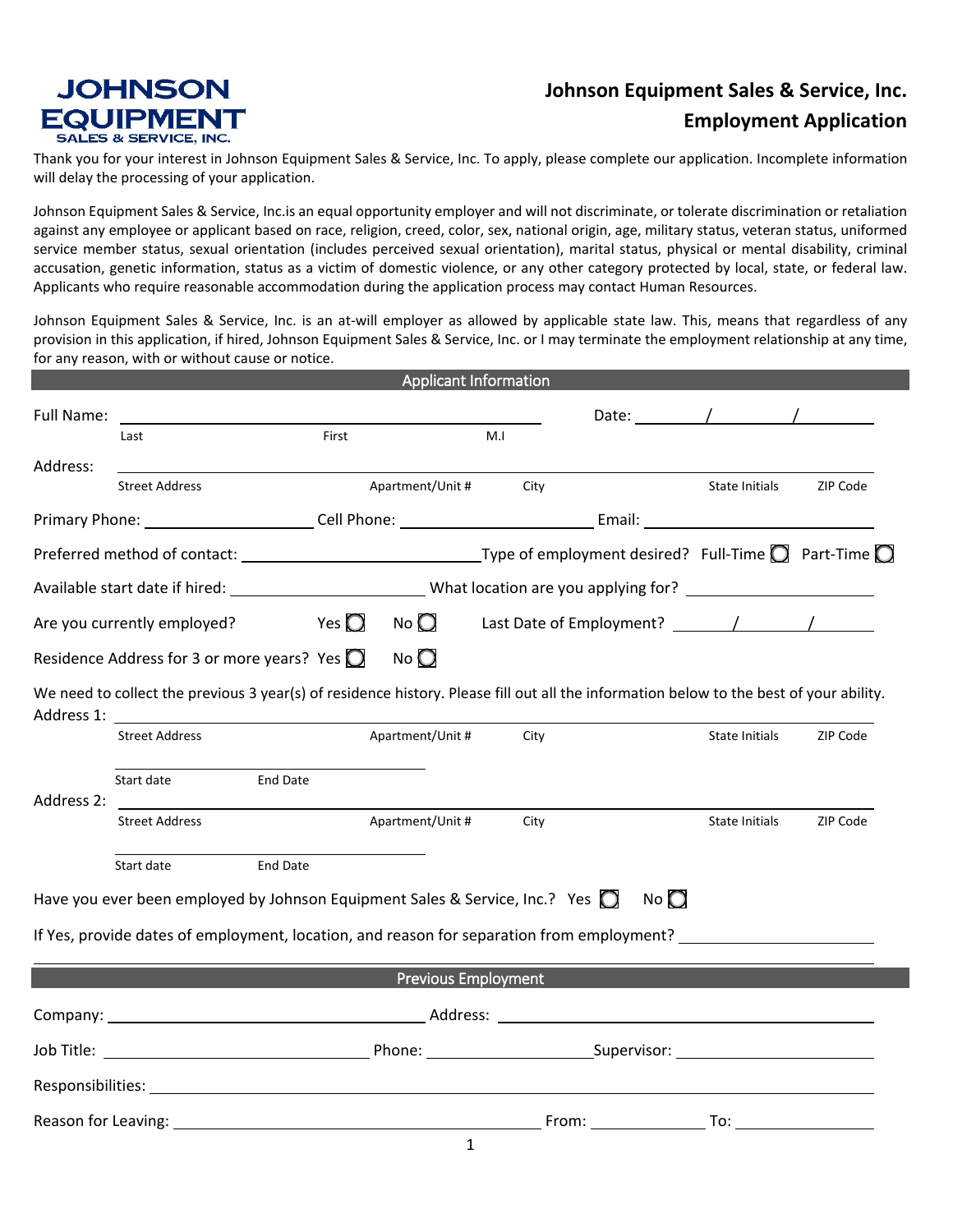|                                                                                                                                                               | May we contact your previous employer? $Yes \mid$ No $\mid$                                                                                                                                                                                                                                                            |  |  |  | If No, why not? The same state of the state of the state of the state of the state of the state of the state o |                     |                         |  |  |
|---------------------------------------------------------------------------------------------------------------------------------------------------------------|------------------------------------------------------------------------------------------------------------------------------------------------------------------------------------------------------------------------------------------------------------------------------------------------------------------------|--|--|--|----------------------------------------------------------------------------------------------------------------|---------------------|-------------------------|--|--|
|                                                                                                                                                               |                                                                                                                                                                                                                                                                                                                        |  |  |  |                                                                                                                |                     |                         |  |  |
|                                                                                                                                                               |                                                                                                                                                                                                                                                                                                                        |  |  |  |                                                                                                                |                     |                         |  |  |
|                                                                                                                                                               |                                                                                                                                                                                                                                                                                                                        |  |  |  |                                                                                                                |                     |                         |  |  |
|                                                                                                                                                               | Reason for Leaving: 1980 1991 10: 2010 10: 2010 10: 2010 10: 2010 10: 2010 10: 2010 10: 2010 10: 2010 10: 2010                                                                                                                                                                                                         |  |  |  |                                                                                                                |                     |                         |  |  |
|                                                                                                                                                               | May we contact your previous employer? Yes   No   If No, why not? __________________________________                                                                                                                                                                                                                   |  |  |  |                                                                                                                |                     |                         |  |  |
|                                                                                                                                                               |                                                                                                                                                                                                                                                                                                                        |  |  |  |                                                                                                                |                     |                         |  |  |
|                                                                                                                                                               |                                                                                                                                                                                                                                                                                                                        |  |  |  |                                                                                                                |                     |                         |  |  |
|                                                                                                                                                               |                                                                                                                                                                                                                                                                                                                        |  |  |  |                                                                                                                |                     |                         |  |  |
|                                                                                                                                                               |                                                                                                                                                                                                                                                                                                                        |  |  |  |                                                                                                                |                     |                         |  |  |
| May we contact your previous employer? Yes $\Box$ No $\Box$ If No, why not? $\Box$                                                                            |                                                                                                                                                                                                                                                                                                                        |  |  |  |                                                                                                                |                     |                         |  |  |
|                                                                                                                                                               |                                                                                                                                                                                                                                                                                                                        |  |  |  |                                                                                                                |                     |                         |  |  |
|                                                                                                                                                               |                                                                                                                                                                                                                                                                                                                        |  |  |  |                                                                                                                |                     |                         |  |  |
|                                                                                                                                                               |                                                                                                                                                                                                                                                                                                                        |  |  |  |                                                                                                                |                     |                         |  |  |
|                                                                                                                                                               |                                                                                                                                                                                                                                                                                                                        |  |  |  |                                                                                                                |                     |                         |  |  |
| May we contact your previous employer? Yes $\begin{array}{ c c c c c } \hline \end{array}$ No $\begin{array}{ c c c c c } \hline \end{array}$ If No, why not? |                                                                                                                                                                                                                                                                                                                        |  |  |  |                                                                                                                |                     |                         |  |  |
|                                                                                                                                                               | Have you ever been terminated or asked to resign from any job?<br>Has your employment ever been terminated by mutual agreement?<br>Have you ever been given the choice to resign rather than be terminated?<br>If you answered Yes to any of the above 3 questions, please explain the circumstances of each occasion. |  |  |  | Yes $\bigcirc$<br>$N$ o $\bigcirc$<br>Yes $\bigcirc$<br>No<br>Yes $\bigcirc$<br>$N$ o $\bigcirc$               |                     |                         |  |  |
| Education                                                                                                                                                     |                                                                                                                                                                                                                                                                                                                        |  |  |  |                                                                                                                |                     |                         |  |  |
| Education                                                                                                                                                     | <b>School Name and Location</b>                                                                                                                                                                                                                                                                                        |  |  |  | Course of Study or Major                                                                                       | Graduate?<br>Y or N | # of Years<br>Completed |  |  |
| High School                                                                                                                                                   |                                                                                                                                                                                                                                                                                                                        |  |  |  |                                                                                                                |                     |                         |  |  |
| College                                                                                                                                                       |                                                                                                                                                                                                                                                                                                                        |  |  |  |                                                                                                                |                     |                         |  |  |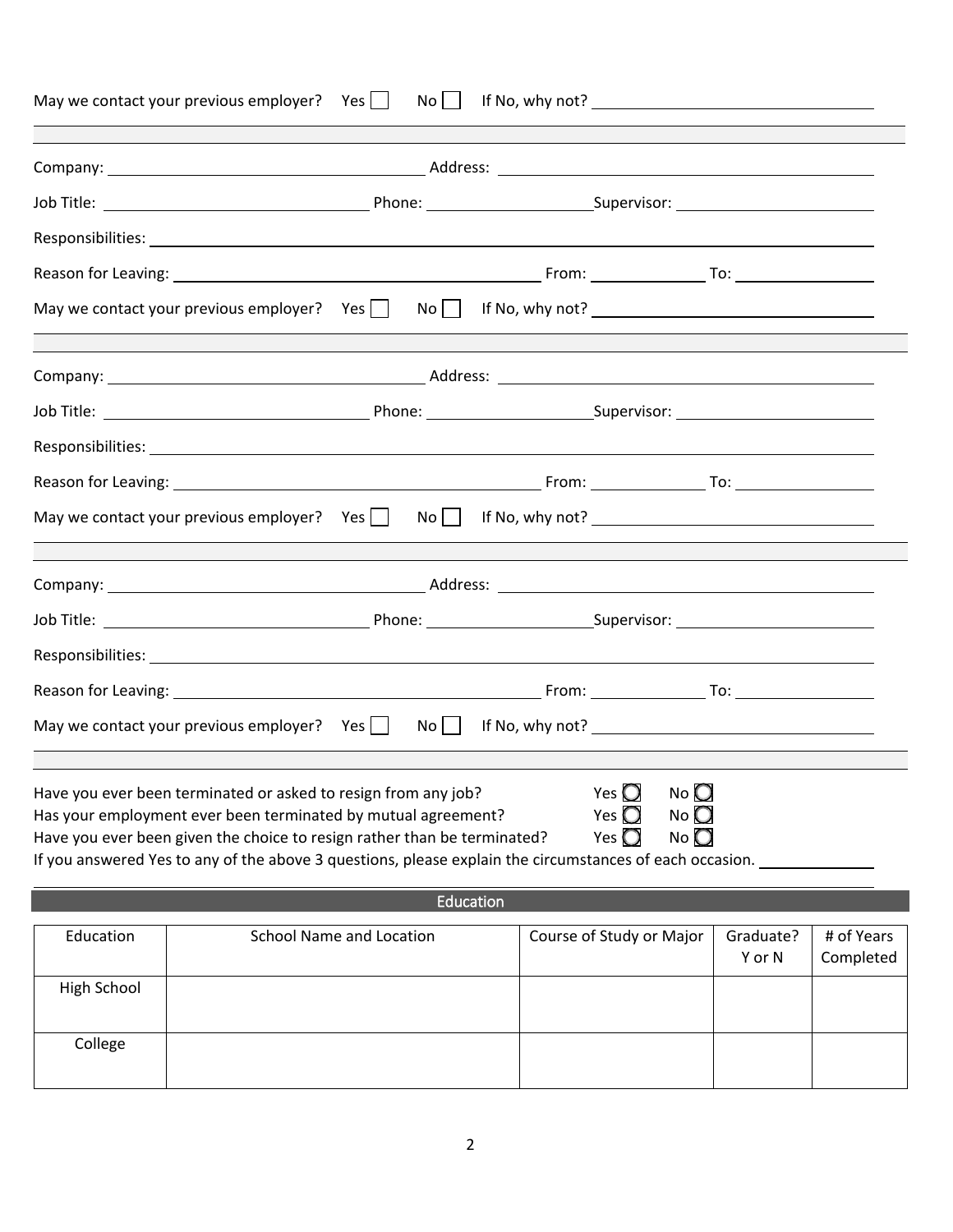| Trade or<br>Correspondence                                                                                  |                                                                                                                                                                                                                               |                                |                                                   |           |  |  |  |  |  |
|-------------------------------------------------------------------------------------------------------------|-------------------------------------------------------------------------------------------------------------------------------------------------------------------------------------------------------------------------------|--------------------------------|---------------------------------------------------|-----------|--|--|--|--|--|
|                                                                                                             |                                                                                                                                                                                                                               | <b>Company Questions</b>       |                                                   |           |  |  |  |  |  |
|                                                                                                             | Are you legally eligible for employment in the United States?<br>(If hired, you must provide proof of identity and eligibility to work in the U.S.)                                                                           | Yes $ $                        | No                                                |           |  |  |  |  |  |
| If under the age of 18, can you produce the necessary work certificate at the time of employment? Yes<br>No |                                                                                                                                                                                                                               |                                |                                                   |           |  |  |  |  |  |
|                                                                                                             | If applicable, below list any other names by which you have been known which may be necessary to allow us to confirm your<br>work and educational record. For example, change of name, use of an assumed name, nickname, etc. |                                |                                                   |           |  |  |  |  |  |
| How did you hear about us?<br>If "Other", please explain:                                                   | Craigslist                                                                                                                                                                                                                    | $Referral$    <br>Newspaper    | Web<br>Other                                      |           |  |  |  |  |  |
| References                                                                                                  |                                                                                                                                                                                                                               |                                |                                                   |           |  |  |  |  |  |
| Name                                                                                                        | Position                                                                                                                                                                                                                      | Company                        | Work Relationship (i.e.<br>supervisor, co-worker) | Telephone |  |  |  |  |  |
|                                                                                                             |                                                                                                                                                                                                                               |                                |                                                   |           |  |  |  |  |  |
|                                                                                                             |                                                                                                                                                                                                                               |                                |                                                   |           |  |  |  |  |  |
|                                                                                                             |                                                                                                                                                                                                                               |                                |                                                   |           |  |  |  |  |  |
|                                                                                                             |                                                                                                                                                                                                                               | <b>Applicant Certification</b> |                                                   |           |  |  |  |  |  |

I understand and agree that if driving is a requirement of the job for which I am applying, my employment and/or continued employment is contingent on possessing a valid driver's license for the state in which I reside and automobile liability insurance in an amount equal to the minimum required by the state where I reside.

I understand that Johnson Equipment Sales & Service, Inc. may now have, or may establish, a drug-free workplace or drug and/or alcohol testing program consistent with applicable federal, state, and local law. If Johnson Equipment Sales & Service, Inc. has such a program and I am offered a conditional offer of employment, I understand that if a pre-employment (post-offer) drug and/or alcohol test is positive, the employment offer may be withdrawn. I agree to work under the conditions requiring a drug-free workplace, consistent with applicable federal, state, and local law, may be subject to urinalysis and/or blood screening or other medically recognized tests designed to detect the presence of alcohol or illegal or controlled drugs. If employed, I understand that the taking of alcohol and/or drug tests is a condition of continual employment and I agree to undergo alcohol and drug testing consistent with the Johnson Equipment Sales & Service, Inc.'s policies and applicable federal, state, and local law.

If employed by Johnson Equipment Sales & Service, Inc. I understand and agree that Johnson Equipment Sales & Service, Inc., to the extent permitted by federal, state, and local law, may exercise its, without prior warning or notice, to conduct investigations of property (including, but not limited to, files, lockers, desks, vehicles, and computers) and, in certain circumstances, my personal property.

I understand and agree that as a condition of employment and to the extent permitted by federal, state, and local law, I may be required to sign a confidentiality, restrictive covenant, and/or conflict of interest statement.

I certify that all the information on this application, my resume, or any supporting documents I may present during any interview is and will be complete and accurate to the best of my knowledge. I understand that any falsification, misrepresentation, or omission of any information may result in disqualification from consideration for employment or, if employed, disciplinary action, up to and including immediate dismissal.